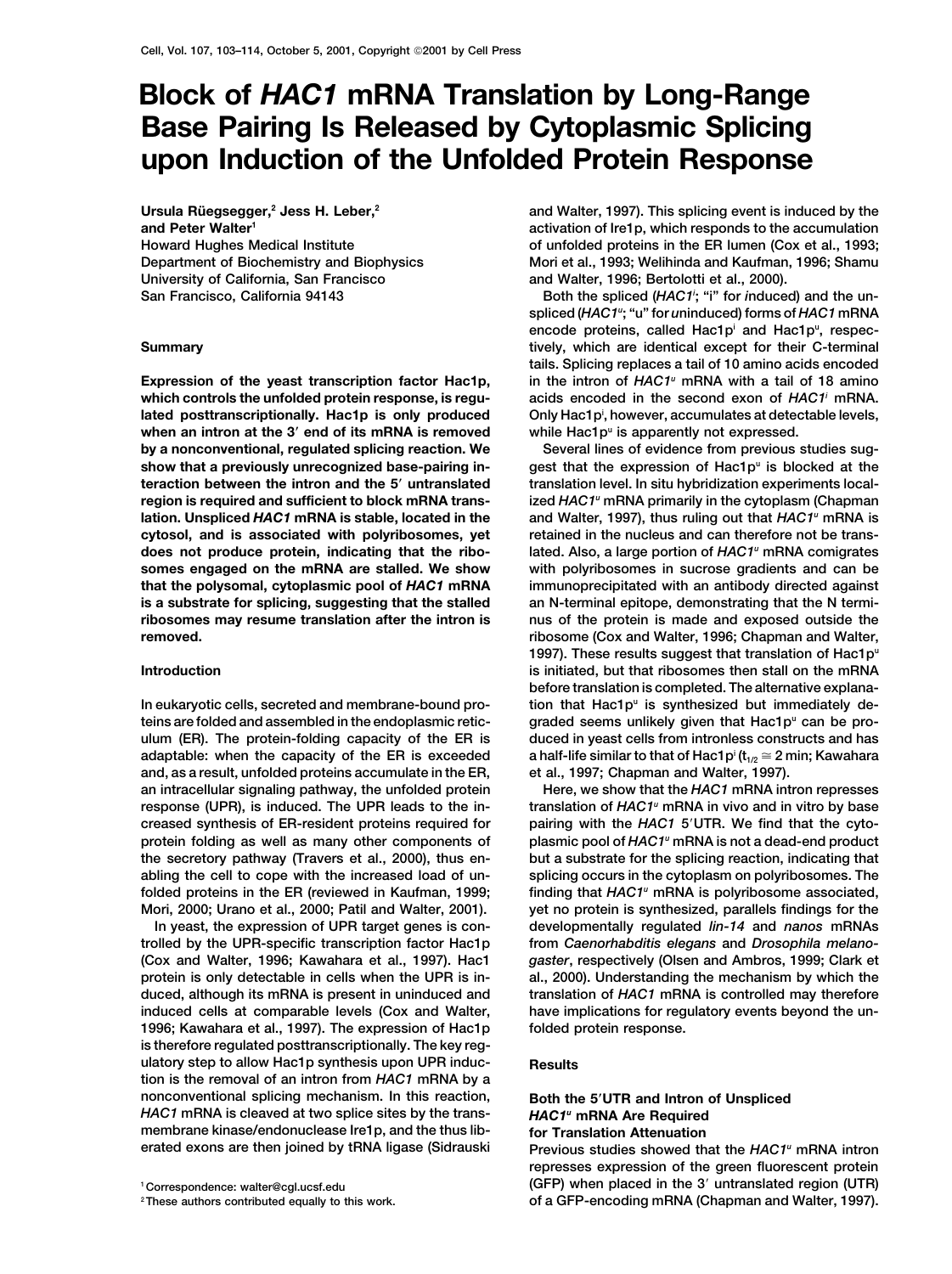

**Figure 1. Translation Attenuation Requires both the** *HAC1* **5UTR and Intron**

**The yeast strain W303 transformed with the low-copy plasmid pRS315 carrying no insert (control), hac·GFP·int, hac·GFP·act, glo·GFP·int, or glo·GFP·act was plated on selective medium and the fluorescence of each strain determined by scanning the plate with a fluorescent scanner. Brightly fluorescent colonies appear white, nonfluorescent colonies black.**

**The constructs used in those studies contained not only the heterologous globin mRNA (compare the normalized the** *HAC1* **intron but also the** *HAC1* **promoter and the fluorescence of glo·GFP·int with that of glo·GFP·act).** *HAC1* **5UTR followed by a small portion of the Hac1p We therefore conclude that both the** *HAC1* **5UTR and N terminus fused to GFP. To determine whether any intron are required for translation attenuation and that elements in addition to the intron are necessary for they act synergistically. translation attenuation, we expressed GFP (carrying no We next asked whether translation attenuation can extra sequences) from a heterologous promoter with be reconstituted in vitro in yeast translation extracts. 5UTR sequences derived either from** *HAC1* **or from We made four constructs similar to the GFP constructs**  $Xenopus$   $\beta$ -globin mRNA. For each  $5'UTR$ , we made **Hac1pu constructs that contained or lacked the** *HAC1* **intron. ). After in vitro transcription, we incubated equal Our convention for naming constructs is as follows: the amounts of capped mRNAs in nuclease-treated yeast in vitro translation extracts in the presence of [35 first three letters stand for the origin of the 5UTR (i.e., S]methi- "hac" for the** *HAC1* **5UTR and "glo" for the globin onine and analyzed the products by SDS-polyacryl-5UTR), the next three letters stand for the open reading amide gel electrophoresis (SDS-PAGE) followed by auframe (ORF) (i.e., "GFP" and "HAC" for Hac1pu were added to each reaction, the amount of HA-Hac1pu last three letters for the sequences 3 of the ORF (i.e., "hac" for the** *HAC1u* **3UTR, "int" for the** *HAC1* **intron synthesized is a measure of the translation efficiency of followed by the** *ACT1* **3UTR, and "act" for the** *ACT1* **each construct.**

**little fluorescence above background if they expressed gels (Kawahara et al., 1997). In addition to the primary GFP flanked by the** *HAC1* **5UTR and intron (Figure 1, translation product (Figure 2A, asterisk), multiple forms compare hac·GFP·int with the empty-vector control). with higher molecular masses are expressed in vivo Surprisingly, replacement of the** *HAC1* **5UTR by the (Chapman and Walter, 1997) and in vitro (Figure 2A, globin 5UTR (glo·GFP·int) relieved translation attenua- lanes 2 to 5). The multiple bands are different forms of HA-Hac1pu tion of GFP to a similar degree as removal of the intron , since they are recognized by an antibody (hac·GFP·act), suggesting that both the** *HAC1* **5UTR directed against the HA epitope (data not shown) and and intron are required for translation attenuation. In likely correspond to differently phosphorylated species both cases, cells were similarly fluorescent as cells ex- of the primary translation product (Chapman and Walter, pressing GFP flanked by the globin 5UTR and the** *ACT1* **1997). 3UTR (glo·GFP·act). We observed that hac·HAC·hac was translated only**

**on GFP expression, we determined the mean fluores- ure 2A, lane 2). Replacing the** *HAC1u* **3UTR by the** *ACT1* **3UTR stimulated Hac1pu cence of the strains shown in Figure 1 by flow cytometry synthesis 5-fold (Figure 2A, and measured the GFP mRNA levels by Northern blot compare hac·HAC·hac with hac·HAC·act). This effect (Table 1). From these data, we calculated the fluores- was robust: a 5- to 6-fold stimulation was observed over** cence of each strain relative to the amount of GFP mRNA a wide range of mRNA concentrations and over the **and found that the intron repressed GFP expression whole linear period of a time course experiment, and it 8-fold if the 5UTR was from** *HAC1* **(compare the normal- was unaffected by heat denaturation followed by snap ized fluorescence of hac·GFP·int with that of hac·GFP· cooling of the mRNAs prior to addition to the extracts act) but had only a minor effect if the 5UTR was from (data not shown). In vitro, translation from the globin**

described above but encoding HA-tagged Hac1p<sup>u</sup> (HA-**), and the toradiography (Figure 2A). As equal amounts of mRNA**

**3UTR). HA-Hac1pu has a predicted molecular mass of 27 kDa In agreement with previous results, cells showed only but migrates abnormally slowly on SDS-polyacrylamide**

**To quantitate the effects of the** *HAC1* **5UTR and intron inefficiently in yeast in vitro translation extracts (Fig-**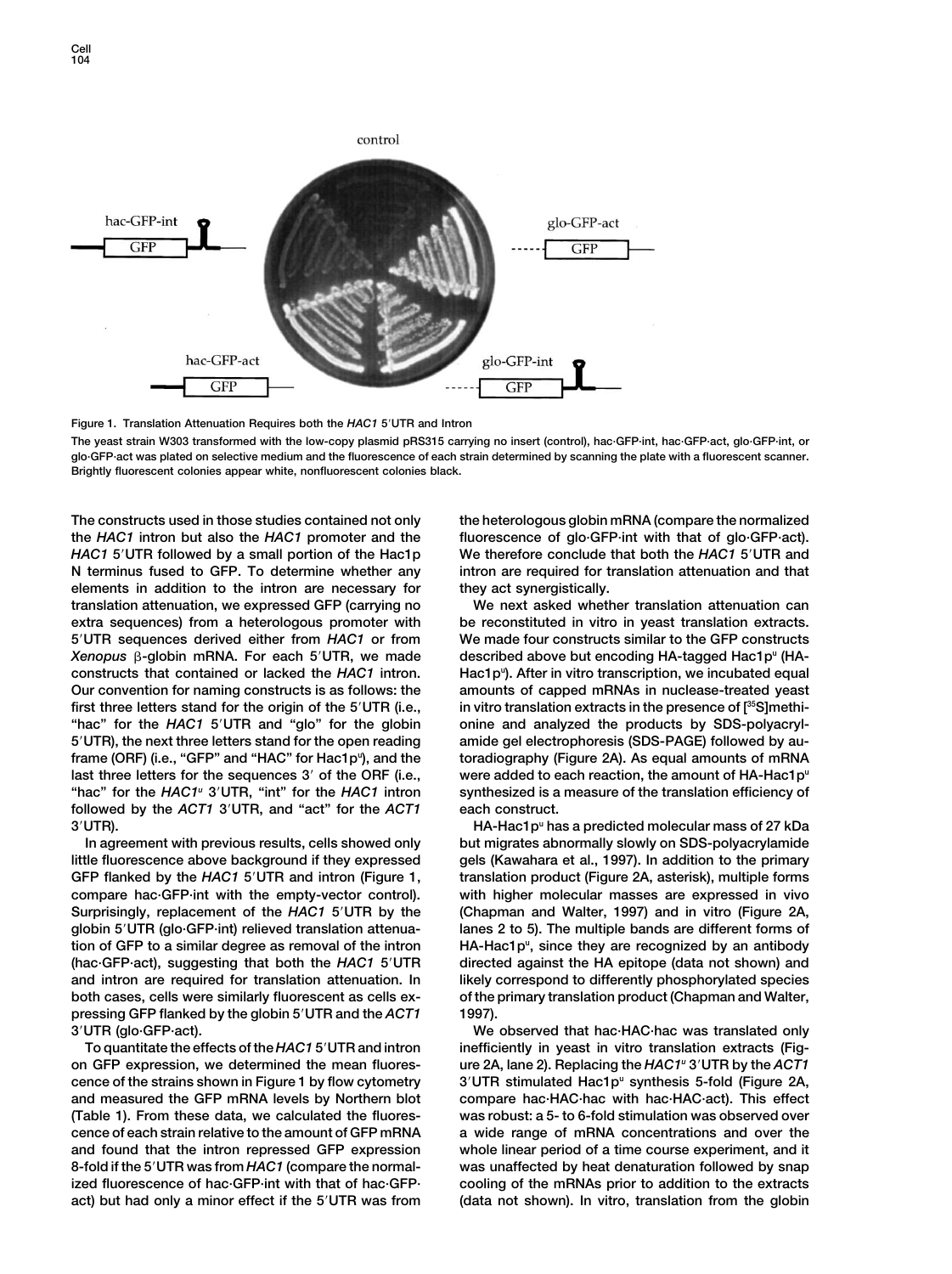| Table 1. Analysis of the Strains Shown in Figure 1 by Flow Cytometry |                                |                                       |                                                                   |  |  |  |  |  |  |  |
|----------------------------------------------------------------------|--------------------------------|---------------------------------------|-------------------------------------------------------------------|--|--|--|--|--|--|--|
| <b>GFP</b> construct                                                 | mean fluorescence              | <b>GFP mRNA/SCR1</b>                  | normalized fluorescence                                           |  |  |  |  |  |  |  |
| $[\times]$                                                           | $[F_x/F_{\text{hac-GFP-act}}]$ | $[RNA_{\rm x}/RNA_{\rm baccGFP-act}]$ | $[(F_x/F_{\text{hac-GFP-act}})/(RNA_x/RNA_{\text{hac-GFP-act}})]$ |  |  |  |  |  |  |  |
| hac-GFP-int                                                          | $0.11 \pm 0.01$                | $0.91 \pm 0.32$                       | $0.12 \pm 0.04$                                                   |  |  |  |  |  |  |  |
| hac-GRP-act                                                          | $1.00 \pm 0.06$                | $1.00 \pm 0.22$                       | $1.00 \pm 0.23$                                                   |  |  |  |  |  |  |  |
| glo-GFP-int                                                          | $0.94 \pm 0.08$                | $0.68 \pm 0.15$                       | $1.38 \pm 0.33$                                                   |  |  |  |  |  |  |  |
| glo-GFP-act                                                          | $1.52 \pm 0.08$                | $0.88 \pm 0.31$                       | $1.74 \pm 0.62$                                                   |  |  |  |  |  |  |  |

**The strains from Figure 1 were grown in selective liquid medium and their mean fluorescence Fx (x stands for hac·GFP·int, hac·GFP·act, glo·GFP·int, or glo·GFP·act) was determined by flow cytometry. The amounts of mRNA encoding GFP relative to the amounts of** *SCR1* **RNA [RNAx] were determined for the same cultures by Northern blot analysis and used to normalize the fluorescence of each strain. The results shown are the averages of at least three independent experiments.**

**5UTR was 2-fold less efficient than translation from lane 9 or 13) but had no effect on the translation of the** *HAC1* **5UTR (Figure 2A, compare glo·HAC·act with hac·HAC·act (Figure 2C, compare lanes 12 and 13 with hac·HAC·act), but translation from this heterologous lane 9). As expected, a nonspecific oligonucleotide, 5UTR was unaffected by the** *HAC1* **which carried sequences from the** *HAC1* **ORF (sense-** *<sup>u</sup>* **3UTR (Figure 2A, compare glo·HAC·act with glo·HAC·hac). While, in vitro, ORF), had no effect on translation of hac·HAC·hac** small amounts of Hac1p<sup>"</sup> are still expressed from the (Figure 2C, compare lanes 3 and 4 with lane 2) or hac**hac·HAC·hac constructs, no Hac1pu is detected in vivo HAC·act (Figure 2C, compare lanes 10 and 11 with in the absence of UPR induction. The reason for this lane 9). These results show that the intron sequences apparently reduced efficiency of translation attenuation targeted by the antiintron oligonucleotide are necessary for the attenuation of** *HAC1* **in vitro is unknown, but perhaps could be due to limiting** *<sup>u</sup>* **mRNA translation.**

synergistically to attenuate translation suggested that long RNA, in which structural and topological con**they interact, either directly or indirectly. Such an inter- straints may hinder complete base pairing over an exaction of regions at distant sites of the mRNA may be tended region. For** *HAC1* **mRNA, incomplete base pairmediated by base pairing, by RNA binding proteins, or ing may be essential to allow the dissociation of the both. Indeed, inspection of the intron for sequences intron and 5UTR after excision of the intron from the complementary to the** *HAC1* **5UTR revealed a G-rich RNA upon splicing. stretch of 19 nucleotides (nt), 16 of which could potentially base pair with the 5UTR (Figure 2B). Disruption of the Interaction between the** *HAC1*

**We therefore asked next whether translation attenua- 5UTR and Intron Leads to the Accumulation tion by the** *HAC1* **5UTR and intron is mediated by the of Hac1pu In Vivo base pairing proposed in Figure 2B. If this base pairing If the intron sequences targeted by the antiintron oligois required for translation attenuation, disrupting the nucleotide are required for translation attenuation of** *HAC1* **5UTR-intron interaction by annealing an oligonucleo-** *<sup>u</sup>* **mRNA in vivo, then mutating those nucleotides tide to the sequences predicted to be involved should should relieve translation attenuation and lead to the** relieve translation attenuation of HAC1<sup>u</sup> mRNA. To test accumulation of Hac1p<sup>u</sup>. Furthermore, if the intron se**this prediction, 10- and 100-fold molar excesses of 2- quences inhibit translation by interacting with the 5UTR, O-methyl oligoribonucleotides were preannealed to hac· then introducing mutations in the 5UTR compensatory HAC·hac or hac·HAC·act mRNAs, which were then to the mutations in the intron should restore repression. added to translation extracts (Figure 2C). Since it was To test these predictions, we generated three mutant shown previously that oligonucleotide-mRNA hybrids forms of HA-***HAC1* **mRNA (Figure 3A). To mutate the located within the 5UTR, but not the 3UTR, inhibit intron, we replaced the intron sequences with setranslation in vitro (Johansson et al., 1994), we first quences from the 5UTR (pJL179). To restore base pairlooked at the effect of an oligonucleotide complemen- ing in the intron mutant, we introduced compensatory tary to the intron sequences shown in Figure 2B (anti- mutations in the 5UTR by replacing the 5UTR seintron). This oligonucleotide stimulated translation of quences with sequences from the intron (pJL177). We hac·HAC·hac such that it was now as efficiently trans- also constructed a mutant in which only the 5UTR was lated as hac·HAC·act (Figure 2C, compare lane 6 with mutated (pJL178). This mutant is predicted to behave**

**amounts of a factor necessary to promote inhibition. As predicted from previous experiments (Johansson** Taken together, these results show that *HAC1*<sup>"</sup> mRNA et al., 1994), an oligonucleotide complementary to the **is translationally attenuated in vitro and that attenuation** *HAC1* **5UTR and targeted to the same site as the intron requires sequences both 5<sup>'</sup> and 3' of the Hac1p<sup>°</sup> ORF. (anti-5<sup>'</sup>UTR) inhibited translation of both constructs The** *cis***-acting elements at the 3 end are likely to be (Figure 2C, lanes 7, 8, 14, and 15). The inhibition caused located in the** *HAC1* **intron, since the intron repressed by the anti-5UTR oligonucleotide was virtually com-GFP expression in the context of a heterologous 3UTR plete, whereas the** *HAC1* **intron, when present in** *cis* **(Figure 1 and Table 1). in the mRNA, attenuated translation only 5- to 6-fold (Figure 2C, compare lane 2 with lane 9). The stronger A Direct Interaction of the** *HAC1* **5UTR and Intron inhibitory effect of the oligonucleotide is perhaps due Attenuates** *HAC1u* **mRNA Translation In Vitro to the fact that an oligonucleotide is more flexible than The observation that the** *HAC1* **5UTR and intron act the corresponding stretch of nucleotides as part of a**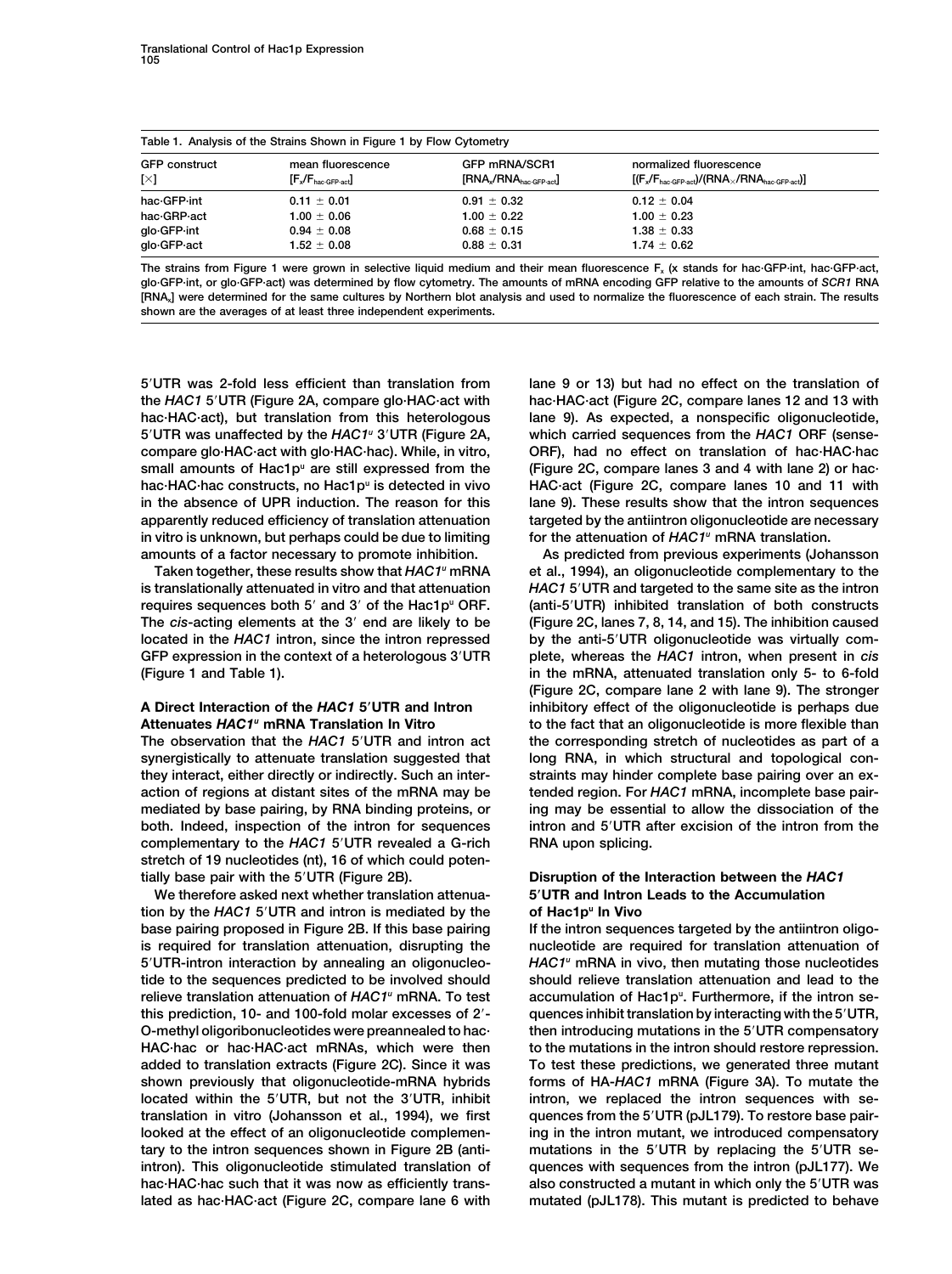

### **Figure 2. In Vitro Reconstitution of Translation Attenuation by the** *HAC1* **5UTR and Intron**

**(A) The transcripts indicated at the top were incubated in yeast extract in the presence of [35S]methionine for 50 min and the products analyzed by SDS-PAGE followed by autoradiography. The molecular masses of the size standards are indicated in kDa on the left. The asterisk on the** right marks the primary translation product while the bracket indicates all forms of HA-Hac1p<sup>u</sup>. The amount of HA-Hac1p<sup>u</sup> synthesized from **each template relative to the amount synthesized from hac·HAC·act is shown below each lane.**

**(B) The** *HAC1* **5UTR and intron contain complementary sequences. Exonic sequences are shown as solid lines, intronic sequences as dashed lines. The secondary structure shown is based on predictions but the splice sites have been shown experimentally to be located in the loops of stem-loop structures (Gonzalez et al., 1999). The model is not drawn to scale. ss: splice site.**

**(C) An oligonucleotide directed against the intron stimulates translation of** *HAC1u* **in vitro. The transcripts hac·HAC·hac (lanes 2–8) and hac·HAC·act (lanes 9–15) annealed to the oligonucleotides indicated at the top were incubated in yeast extract in the presence of [35S]methionine for 50 min and the products analyzed by SDS-PAGE followed by autoradiography. The molecular masses of the size standards are indicated** in kDa on the left. The asterisk on the right marks the primary translation product while the bracket indicates all forms of HA-Hac1p<sup>u</sup>. The amount of HA-Hac1p<sup>u</sup> synthesized under each condition relative to the amount synthesized from hac·HAC·act in the absence of any oligonucleotide is **shown at the bottom. Lane 1: no mRNA; lanes 2 and 9: no oligonucleotide; lanes 3, 5, 7, 10, 12, and 14: 2 pmol of the oligonucleotide indicated at the top; lanes 4, 6, 8, 11, 13, and 15: 20 pmol of the oligonucleotide indicated at the top.**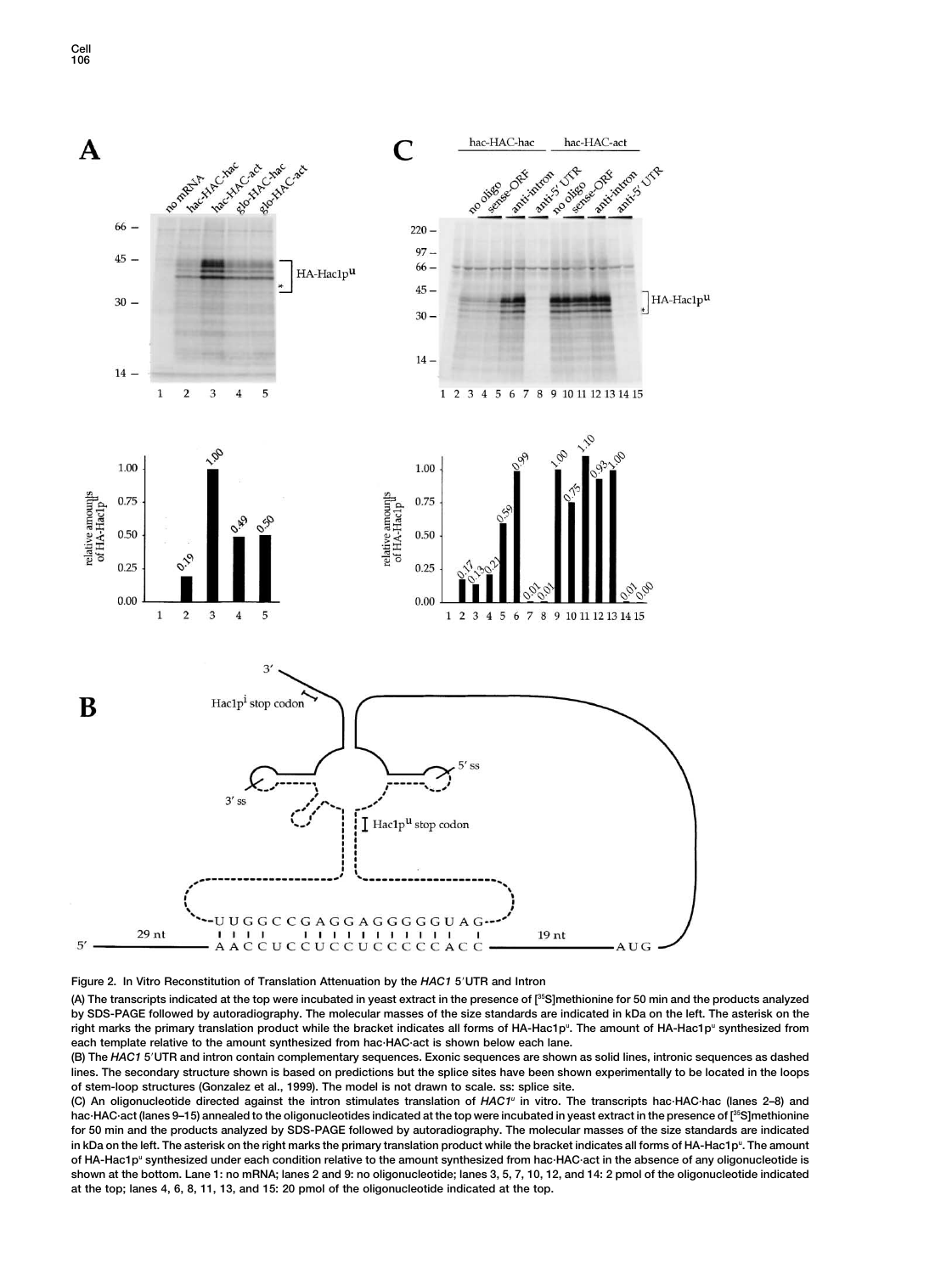|                   |                                     |                                                  |        |                      |    |                           |                                                                        |          |                                | PLY/B G UTE ma<br>PILITO (intron mi)<br>PALITY (Operation |   | Prostutt the text |        | 21-12-03-03-4-25-2    |
|-------------------|-------------------------------------|--------------------------------------------------|--------|----------------------|----|---------------------------|------------------------------------------------------------------------|----------|--------------------------------|-----------------------------------------------------------|---|-------------------|--------|-----------------------|
| plasmid           |                                     |                                                  |        |                      |    |                           | description and sequences of relevant parts of 5'UTR and intron        |          | PTC316 (SND)                   |                                                           |   |                   |        |                       |
| pJC316            |                                     | intron wild-type:<br>5'UTR wild-type:            |        |                      |    |                           | 3' UUGGCCGAGGAGGGGU 5'<br>1111111111<br>5' AACCUCCUCCUCCCCA 3'         |          |                                |                                                           |   |                   |        | DTT                   |
| pJL179            | intron mutated:                     | 5'UTR wild-type:                                 |        |                      |    |                           | 3' AACCUCCUCCUCCCCA5'<br>5' AACCUCCUCCUCCCCA3'                         |          |                                |                                                           |   |                   |        | $H$ $H$ A-Hac1p       |
| pJL178            | intron wild-type:<br>5'UTR mutated: |                                                  |        |                      |    |                           | 3' UUGGCCGAGGAGGGGU 5'<br>5' UUGGCCGAGGAGGGGU3'                        |          | longer exposure:               |                                                           |   |                   |        |                       |
| pJL177            | intron mutated:<br>5'UTR mutated:   |                                                  |        |                      |    |                           | 3' AACCUCCUCCUCCCCA 5'<br>T 1 1 1 1 1 1 1 1 1<br>5' UUGGCCGAGGAGGGGU3' |          |                                |                                                           |   |                   |        | HA-Hac1p              |
|                   |                                     |                                                  |        |                      |    |                           |                                                                        |          | $\mathbf{1}$<br>$\overline{2}$ | 3                                                         | 5 | 6                 | 8<br>9 |                       |
| В                 |                                     |                                                  |        |                      |    |                           |                                                                        | HA-Hac1p |                                | 2                                                         | 5 | 6                 | 7      | $+$ HA-Hac $1p^1$     |
| $p$ JC316<br>(wt) | pJL179                              | $(intron \text{ mt}) (5' \text{UTR} \text{ mt})$ | pIL178 | pJL177<br>(bp rest.) |    | $- H A - H A C1u$         |                                                                        |          |                                | pJL179<br>(intron mt)                                     |   | pJC316<br>(wt)    |        |                       |
|                   |                                     |                                                  |        |                      |    | $- H A-H A C1i$<br>$\ast$ |                                                                        |          | DTT                            |                                                           |   | $\ddot{}$         |        |                       |
|                   |                                     |                                                  |        |                      |    | **                        |                                                                        |          | protein loaded:                | 8x                                                        |   | 1x                | 2x     |                       |
| 1                 | $\overline{2}$<br>3                 | 5<br>4                                           | 6      | 7                    | 8  | $-$ SCR1                  |                                                                        | HA-Hac1p |                                |                                                           |   |                   |        | $\leftarrow$ HA-Hac1p |
|                   | 82                                  | 38                                               | 59     |                      | 84 | % splicing                |                                                                        |          |                                | 1                                                         |   | $\overline{2}$    | 3      |                       |

**Figure 3. Disruption of the Interaction between the** *HAC1* **5UTR and Intron Leads to the Accumulation of Hac1pu and Inhibits Splicing A** *hac1* **yeast strain was transformed with plasmids pJC316, pJL179, pJL178, pJL177, or pJC834 (a previously described plasmid from which** HA-Hac1p<sup>u</sup> is expressed constitutively [Chapman and Walter, 1997]) and grown in selective liquid medium. The UPR was induced by adding **8 mM DTT for 50 min.**

**(A) Overview of the relevant sequences in plasmids pJC316, pJL179, pJL178, and pJL177. Wild-type sequences are shown in bold.**

**(B) Northern blot analysis. Fifteen micrograms total RNA was separated on a 1.5% w/v agarose gel and transferred to a membrane, which was incubated with probes directed against the** *HAC1* **5 exon and** *SCR1***. The amount of** *HAC1* **splicing after UPR induction is indicated at** the bottom for each plasmid. The positions of HA-*HAC1<sup>u</sup>*, HA-*HAC1<sup>i</sup>,* and *SCR1* are indicated on the right. The asterisks on the right indicate **potential splicing intermediates (one asterisk: 5 exon-intron; two asterisks: 5 exon). wt: wild-type; mt: mutant; bp rest.: base pairing restored. (C) Western blot analysis. Twenty-five micrograms of protein were separated on a 12.5% w/v SDS-polyacrylamide gel and transferred to a nitrocellulose membrane. HA-Hac1p was detected with an antibody directed against the HA tag and the ECL system. The middle panel is a longer exposure of the blot shown in the top panel. The brackets on the right of the top two panels indicate the different forms of HA-Hac1p. The open arrowhead on the left indicates a band unrelated to HA-Hac1p visible upon longer exposure, which is also detectable in extracts of the** *hac1* **strain transformed with an empty plasmid (data not shown). Lanes 2 (long exposure), 5, 6, and 7 (short exposure) are shown** 2-fold enlarged at the bottom and the positions of the multiple forms of HA-Hac1p<sup>u</sup> and HA-Hac1p<sup>i</sup> are indicated for each lane by brackets **and diamonds, respectively.**

**(D) Titration of selected samples from (C). Twenty-five micrograms (lane 1), three micrograms (lane 2), and six micrograms (lane 3) protein were separated in parallel on 12.5% w/v SDS-polyacrylamide gels and transferred to nitrocellulose membranes. HA-Hac1p was detected with an antibody directed against the HA tag and the ECL Plus system. The amount of total protein loaded relative to the amount loaded in lane 2 is indicated above each lane.**

**the mutant and wild-type mRNAs were expressed at remains to be investigated. comparable levels and whether the mutations affected Splicing efficiency of the forms of HA-***HAC1* **mRNA splicing upon UPR induction. Northern blot analysis re- with intact 5UTR-intron base pairing was above 80% vealed that the amounts of HA-***HAC1* **mRNA in un- (Figure 3B, lanes 2 and 8). In contrast, splicing efficiency induced cells were 2- to 4-fold lower in the strains with in the mutants with disrupted base pairing was reduced**

**as the intron mutant except that the two mutants differ base pairing (Figure 3B, compare lanes 1 and 7 with in the sequences of their 5UTRs and may therefore lanes 3 and 5). Upon UPR induction, HA-***HAC1* **mRNA differ in the efficiency with which they are translated. levels increased in all strains between 1.4- and 3.5-fold We introduced the three mutants or, as a control, (for example, compare lanes 3 and 4). Whether these wild-type HA-***HAC1* **(pJC316 [Cox and Walter, 1996]) on effects were due to transcriptional regulation, to differplasmids into a** *hac1* **strain and asked first whether ences in mRNA stability, or to a combination of the two**

**disrupted base pairing than in the strains with intact to 40% and 60%, respectively (Figure 3B, lanes 4**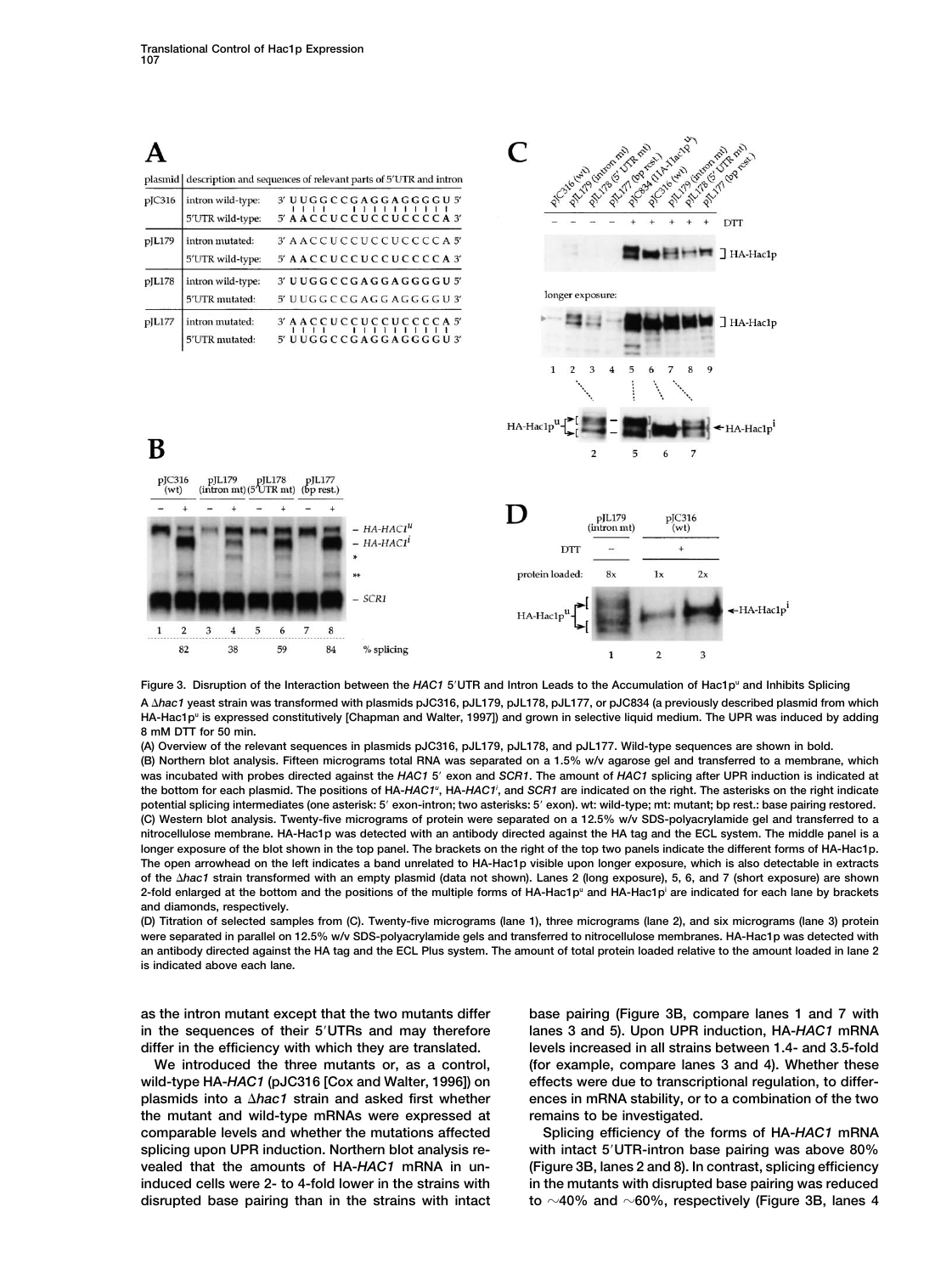**for efficient** *HAC1* **mRNA splicing. uation.**

**We next monitored the expression of HA-Hac1p in uninduced and UPR-induced cells by Western blot with an antibody directed against the HA tag (Figure 3C). Base Pairing of the** *HAC1* **5UTR and Intron As expected, no protein was synthesized at detectable Diminishes the Loading of Ribosomes levels from the wild-type plasmid in uninduced cells onto** *HAC1u* **mRNA (pJC316; Figure 3C, top and middle panel, lane 1; the To a first approximation, the efficiency of translation of band indicated with an open arrowhead is unrelated** an mRNA correlates with the number of ribosomes that to HA-Hac1p). Removal of the intron by splicing after are engaged with it. To determine the degree to which **to HA-Hac1p). Removal of the intron by splicing after are engaged with it. To determine the degree to which**

Importantly, no Hac1p was synthesized in uninduced<br>cells if the base pairing was restored by compensatory<br>mutations in both the intron and the 5'UTR (pJL177;<br>Figure 3C, top and middle panel, lane 4). For this con-<br>gradient **ribosome associated (pJL179; fractions 5 to 14 in Fig-**<br> **ribosome associated (pJL179; fractions 5 to 14 in Fig-**<br> **Hac1n<sup>i</sup> (Figure 3C, Jane 9)** thus recapitulating the wild-<br> **ures 4A and 4B).** A similar distribution ov Hac1p<sup>i</sup> (Figure 3C, lane 9), thus recapitulating the wild-<br>type situation, Both mutants in which the base pairing was found for the 5'UTR mutant (pJL178; Figure 4B). **type situation. Both mutants in which the base pairing** was found for the 5<sup>*r*</sup> UTR mutant (pJL178; Figure 4B).<br>**hetween the 5<sup>***r***</sup> UTR and intron was disrupted expressed Restoring the base pairing by mutating both the H between the 5<sup>'</sup>UTR and intron was disrupted expressed** a mixture of HA-Hac1p<sup>u</sup> and HA-Hac1p<sup>i</sup> upon UPR induc**tion (Figure 3C, lanes 7 and 8; compare lane 7 with association found for the wild-type construct (compare lanes 5 and 6 in the enlargement), which is not surprising pJL177 with pJC316 in Figure 4B). These data suggest given that these cells contained comparable amounts that the base pairing of the** *HAC1* **5UTR and intron of HA-***HAC1u* **and HA-***HAC1i* **mRNA and that the mutant diminishes ribosome loading onto** *HAC1u* **mRNA. forms of HA-***HAC1u* **mRNA were efficiently translated in Moreover, the data also underscore a previously**

**For all strains, the differences in protein levels corre- indeed translated as the polyribosome profile in Figure by quantitation of Western blots (data not shown), if rate as translation of the mutants with disrupted base** mRNAs with identical 5'UTR sequences were com-<br>pairing, then  $\text{Hac1p}^{\text{u}}$  should accumulate in wild-type<br>pairing interaction was disrupted by mutating the intron,<br>the mutant  $\text{HAC1}^{\text{u}}$  mRNA was translated in unin the mutant *HAC1* mHNA was translated in uninduced<br>cells with an efficiency comparable to that of wild-type<br> $HAC1'$  mRNA produced by splicing: the level of Hac1p<sup>u</sup><br>Western blot analysis.<br>Western blot analysis. Finally spin in the two contract in that of<br>
Hac1p' in wild-type UPR-induced cells as determined by<br>
quantitative Western blot analysis with a radio-iodinated<br>
secondary antibody (data not shown), and the mRNA<br>
level in m sorbance reflective of the position of mRNAs associated<br>tatively, these conclusions are confirmed by the Western<br>blot analysis shown in Figure 3D: to give an approxi-<br>mately equal ECL signal intensity, we needed to load gr mately equal ECL signal intensity, we needed to load<br>4- to 8-fold more total protein per gel lane from the by Northern blot analysis. As shown in Figure 4C, the<br>mutant than from the wild-type strain (compare lane 1 distrib mutant than from the wild-type strain (compare lane 1 **with lanes 2 and 3). peaks and valleys precisely following the position of**

**Thus, taken together, the data presented so far argue ribosomes. Taken together, the data show that** *HAC1* **that the** *HAC1* **5UTR interacts with the** *HAC1* **intron by** *<sup>u</sup>* **mRNA is asbase pairing and that this interaction is the primary, if sociated with ribosomes that are not actively translating.**

**and 6). Thus, the 5UTR-intron interaction is necessary not only, determinant of** *HAC1u* **mRNA translation atten-**

induction of the UPR with dithiothreitol (DTT) led to the<br>
synthesis of HAC1<sup>#</sup> mRNA changes when<br>
synthesis of HA-HaC1 p<sup>i</sup> (Figure 3C, lane 6, marked with<br>
a diamond in the bottom panel).<br>
Intriguingly, when the base pa **upon UPR induc- 5UTR and intron reestablished the degree of ribosome**

**uninduced cells. raised paradox: if 58% of wild-type** *HAC1u* **mRNA was 4A suggests, and if translation occurred at the same**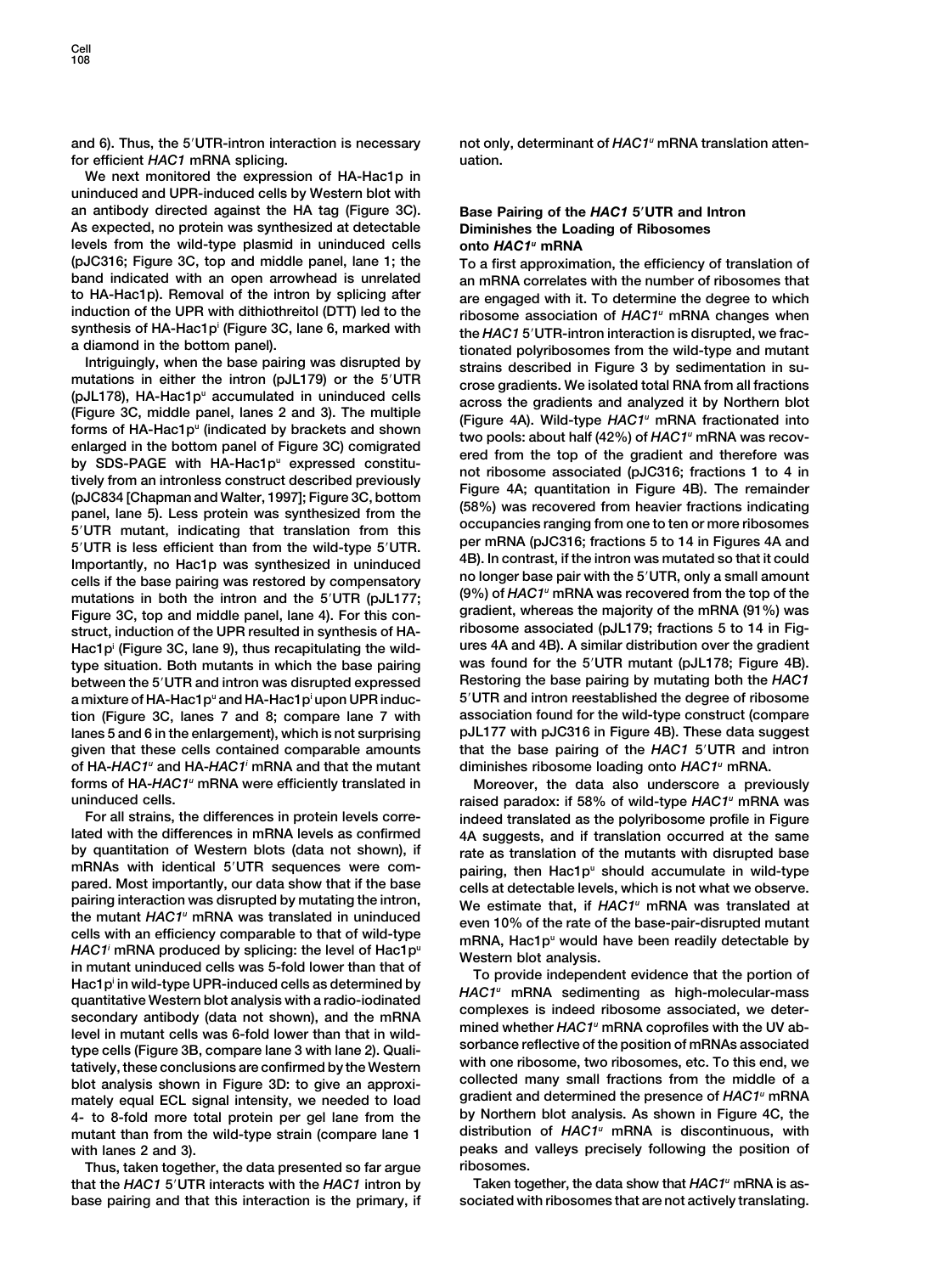

**Figure 4. The Interaction of the** *HAC1* **5UTR and Intron Diminishes the Loading of Ribosomes onto** *HAC1u* **mRNA**

**(A) Extracts from** *hac1* **strains carrying either pJC316 or pJL179 were fractionated over 10%–50% w/v sucrose gradients and 750 l fractions were collected across the gradients. The direction of sedimentation is from left to right. UV absorbance profile at 254 nm (top), Northern blot analysis (middle), and quantitation of the Northern blots (bottom). Northern blots: 50% of the fractions indicated at the bottom and 5% of the loads (L) were separated on 1.5% w/v agarose gels and the RNA transferred to membranes, which were incubated with a probe directed against the** *HAC1* **5 exon and intron. Note that the HA-***HAC1* **mRNA levels are substantially lower in the strain carrying pJL179 than in the one carrying pJC316, but the images of the two Northern blots were processed to give similar signal intensities. The strain analyzed is indicated at the left and the number of ribosomes (rb) per mRNA between the profile and the Northern blots. wt: wild-type; mt: mutant. Quantitation: the amount of HA-***HAC1* **mRNA in each fraction is expressed as percentage of the total amount of HA-***HAC1* **mRNA recovered over the gradient (% total).**

**(B) Extracts from** *hac1* **strains carrying either pJC316, pJL179, pJL178, or pJL177 were fractionated over 10%–50% w/v sucrose gradients, fractions collected and analyzed by Northern blot as described in (A), and the number of ribosomes per mRNA was determined for each fraction based on the UV absorbance profile. The amounts of HA-***HAC1* **mRNA associated with 0, 1–2, and more than 2 ribosomes are shown as percentage of the total amount of HA-***HAC1* **mRNA recovered over the gradient (% total). The analysis across the gradient is shown in detail in (A) for pJC316 and pJL179.**

**(C) Extract from the** *hac1* **strain carrying pJC316 was fractionated over a 10%–50% w/v sucrose gradient and twenty 180 l fractions were collected from the middle of the gradient. The direction of sedimentation is from left to right. The UV absorbance profile at 254 nm is shown** with a stippled line and the quantitation of HA-*HAC1<sup>u</sup>* mRNA by Northern blot with a solid line. Northern blot analysis was carried out as **described in (A). arb. u.: arbitrary unit of quantitation by phosphor screen autoradiography.**

The peculiar disposition of the unspliced *HAC1<sup>u</sup>* mRNA could be dead-end products that are permanently ar**rested and eventually decay; all spliced** *HAC1* **on stalled, cytoplasmic polyribosomes raises the ques-** *<sup>i</sup>* **mRNA**

**The Cytoplasmic Pool of** *HAC1u* **mRNA Is tion of whether these polyribosomes have a physiologia Substrate for Splicing <b>polyricial interpretate for Splicing polyribosomes cal role in the cell. On one hand,**  $HAC1^u$  **polyribosomes**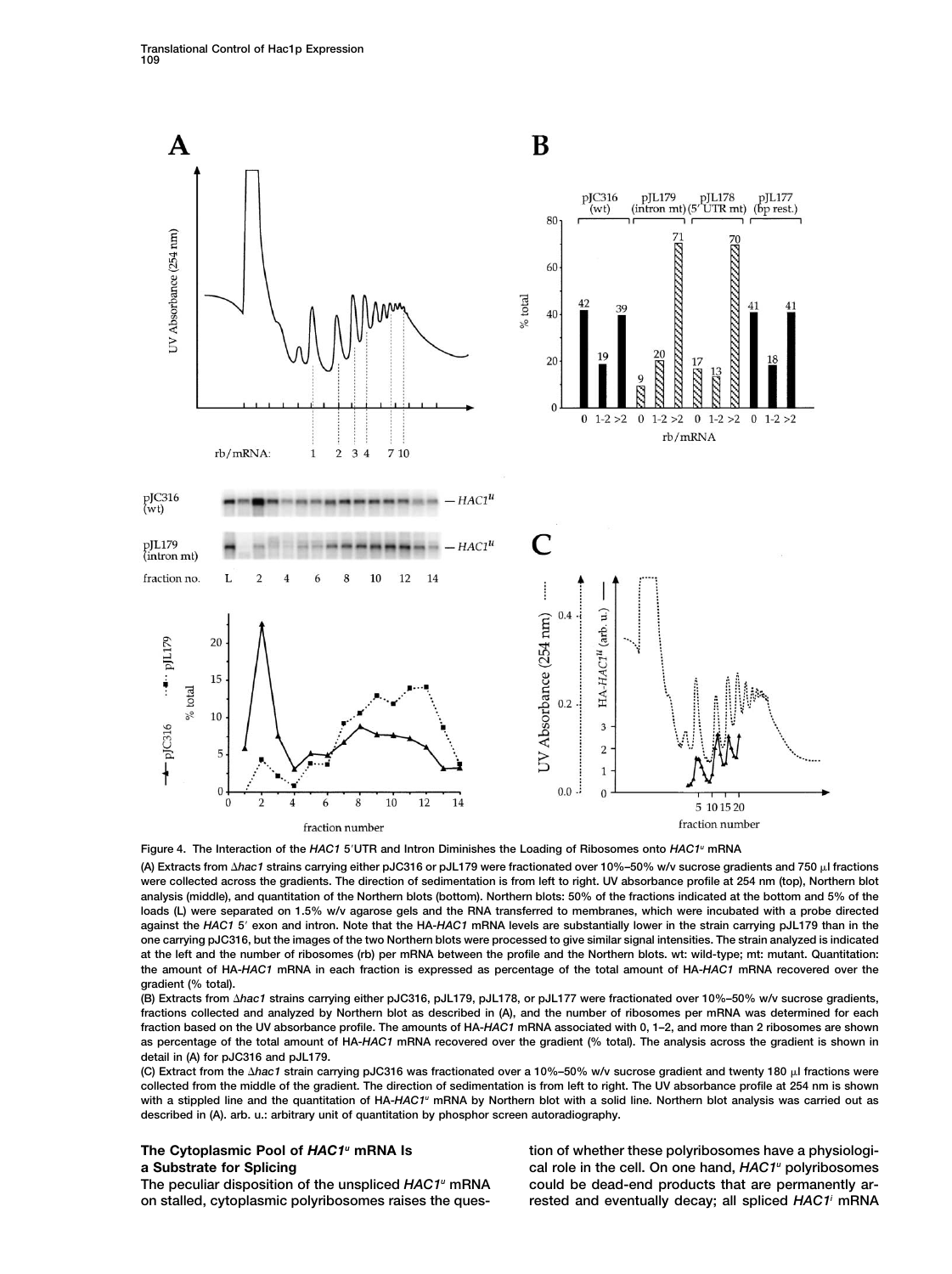**Cell 110**

**would thus result from newly transcribed** *HAC1u* **mRNA. On the other hand, we can envision positive functions for the cytoplasmic polysomal pool of** *HAC1u* **mRNA. For example,** *HAC1u* **mRNA might be translated to produce Hac1pu in response to some unknown physiological stimulus that leads to disruption of the base pairing of the 5UTR and intron, thus allowing translation. An alternative and not mutually exclusive possible function for the cytoplasmic pool of** *HAC1u* **mRNA is that it is the precursor of spliced** *HAC1i* **mRNA.**

**To address this latter scenario experimentally, we determined whether** *HAC1u* **mRNA could be spliced after transcription was inhibited. To this end, we took advantage of a temperature-sensitive allele of the largest subunit of RNA polymerase II (***rpb1-1***), which allowed us to shut off transcription by shifting the cells to the nonpermissive temperature of 37C (Nonet et al., 1987). In the experiment shown in Figure 5A, we induced the UPR by the addition of DTT 10, 20, and 40 min after a shift to 37C and followed the effect of the DTT treatment on** *HAC1* **mRNA by Northern blot in a time course experi**ment.  $HAC1^u$  mRNA decayed with a  $t_{1/2}$  of  $\sim$  25 min while, **as expected, the levels of the RNA polymerase III transcript** *SCR1* **RNA remained unchanged (data not shown). Upon addition of DTT,** *HAC1u* **mRNA was efficiently spliced (50%–65% splicing within 5 min). Most importantly, splicing efficiency did not diminish appreciably when the UPR was induced as much as 40 min after the transcriptional block. Thus, splicing was still efficient even after almost two half-lives of the mRNA had passed and any transient nuclear pool of freshly transcribed mRNA should have been depleted by export to the cytoplasm. Given that in situ hybridization experiments showed that** *HAC1u* **mRNA is primarily localized in the** cytoplasm (Chapman and Walter, 1997), the efficient<br>splicing of HAC1 mRNA in the absence of de novo tran-<br>splicing and the splicing of HAC1 mRNA in the absence of de novo tran-<br>(A) Yeast cells expressing a temperature-sens

**can be a substrate for cleavage and ligation in vivo, we from aliquots taken immediately before and 5, 10, 20, and 40 min froze translating ribosomes on their respective mRNAs after the addition of DTT. The amount of** *HAC1* **mRNA splicing was** with the elongation inhibitor cycloheximide, thus pre-<br>venting the running off as well as the looding of ribe and probe directed against the 5' exon. venting the running-off as well as the loading of ribo-<br>somes onto the mRNA, and then added DTT to induce<br>the UPR. After UPR induction in the presence of cyclo-<br>heximide, any spliced HAC1 mRNA that is associated<br>was added **associated prior to and during the splicing reaction. We prepared from aliquots taken immediately before and 2, 5, and 10 found, however, that after cycloheximide pretreatment, min after the addition of DTT. Extracts were fractionated over a** cells were completely refractory to UPR induction by  $10\% - 50\%$ <br>DTT (data not shown). We reasoned that, as a conse**quence of inhibition of protein synthesis by cycloheximide, the ER may be depleted of proteins since no proteins are imported into the ER but export into the mRNAs, subsequent addition of DTT was now able to secretory pathway continues. Addition of the reducing induce the UPR. agent DTT would therefore fail to induce the UPR after We therefore used this extended experimental proto**cycloheximide pretreatment. To alleviate this problem, **we took advantage of a temperature-sensitive allele of mRNA is a substrate for the splicing reaction. To this** *SEC12***, which is required for vesicle transport from the end, we induced the UPR with DTT** *sec12-1* **cells that ER to the Golgi (Oka et al., 1991; Novick et al., 1980). When the** *sec12-1* **cells were first shifted to the nonper- mide-treated to freeze polyribosomes (Figure 5B). We missive temperature, at which protein export from the then fractionated, on sucrose gradients, cell extracts ER into the secretory pathway is blocked, and then prepared at different times after DTT addition and anatreated with cycloheximide to freeze ribosomes on lyzed fractions by Northern blot. As expected, in the**



scription suggests that  $HAC1^i$  mRNA is produced by the state of the cytoplasmic pool of  $HAC1^i$  mRNA.<br>Splicing of the cytoplasmic pool of  $HAC1^u$  mRNA.<br>To test whether polyribosome-assocated  $HAC1$  mRNA sive temperature f

after 1 min to a final concentration of 8 mM, and extracts were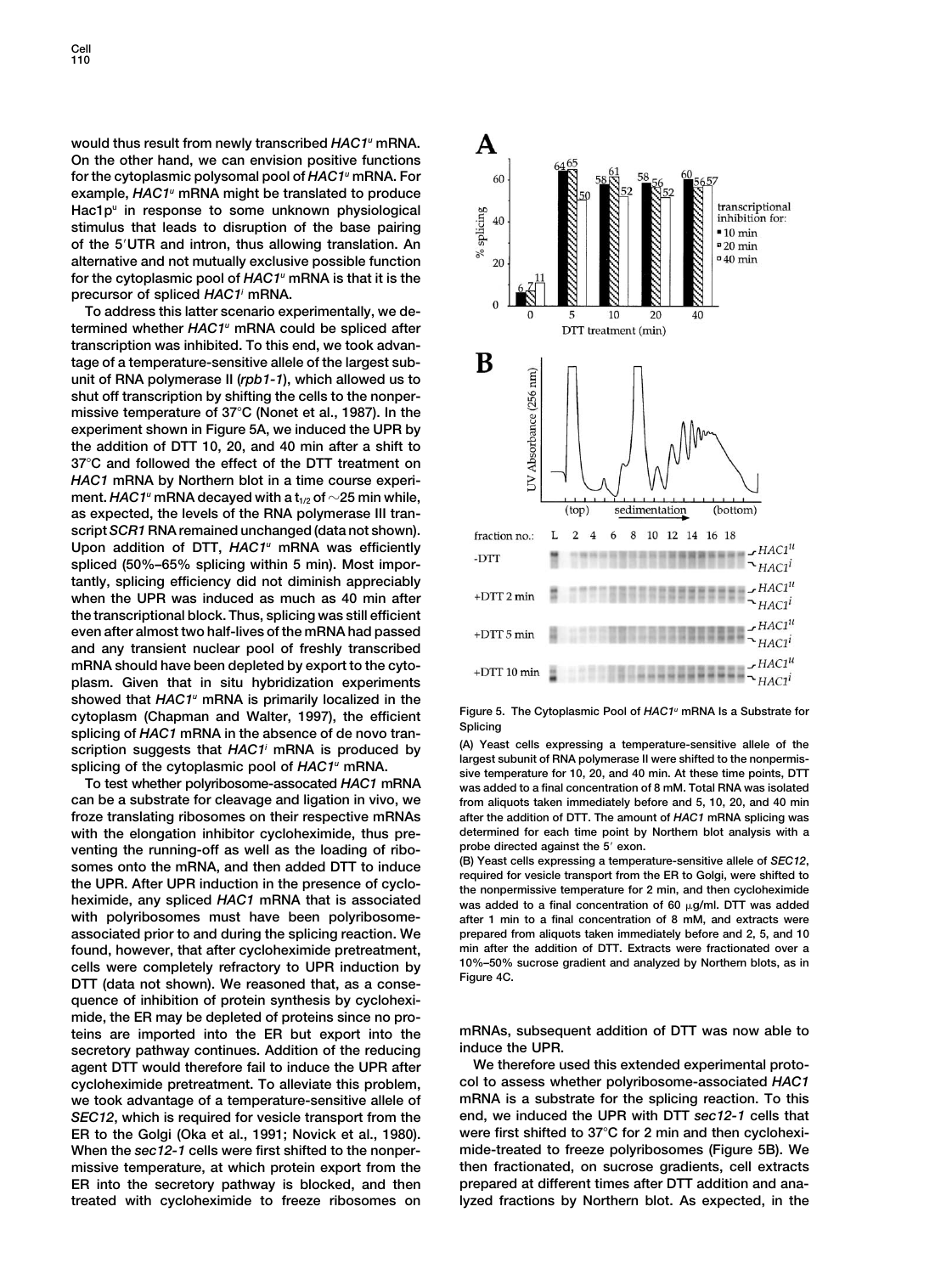**absence of DTT, polyribosome-associated** *HAC1* **is unspliced ("***HAC1u* **", Figure 5B, top). In contrast, as a function of time after DTT addition, increasing amounts of spliced** *HAC1i* **mRNA were produced (Figure 5B, lower panels). Importantly, virtually all spliced** *HAC1i* **mRNA produced in the presence of cycloheximide was polyribosome associated, thus supporting the notion that cytoplasmic, polyribosome assciated** *HAC1u* **mRNA can be spliced.**

## **Discussion**

**We have demonstrated both in vitro and in vivo that a long-range base pairing interaction between the** *HAC1* **mRNA intron and 5UTR is required for attenuation of translation of unspliced** *HAC1u* **mRNA. In particular, we have shown that upon disruption of the interaction by mutation, Hac1pu is synthesized from the unspliced mRNA with approximately the same efficiency as Hac1pi from the spliced mRNA. Thus, base pairing between the** *HAC1* **mRNA intron and 5UTR is key to preventing Hac1p from being synthesized unless the intron is removed by splicing upon accumulation of unfolded proteins in the ER. In agreement with previous studies, we found a large portion of the cellular** *HAC1u* **mRNA engaged in polyribosomes, which, we propose, must be translationally arrested, as no Hac1pu can be detected in these cells. Moreover, we show that splicing does not require de novo transcription and that polyribosomeassociated** *HAC1u* **mRNA is a substrate for splicing in vivo. Taken together with the observation that the cellular pool of** *HAC1u* **mRNA has been localized to the cyto- Figure 6. A Model for Translation Attenuation and Its Relief by plasm by in situ hybridization experiments (Chapman Cytoplasmic Splicing and Walter, 1997), these results suggest that** *HAC1u* **mRNA splicing is a cytoplasmic event.**

**and 3UTRs of an mRNA may be a generally applicable compared intron-containing and intronless versions of principle. Several natural and artificial cases have been** *HAC1u* **mRNA in in vitro translation reactions, translation described for yeast, plant, and animal cells (Spena et was impaired at the initiation step (data not shown). al., 1985; Kozak, 1989; van den Heuvel et al., 1990; Vega How then could one explain that a large portion of** *HAC1u* **Laso et al., 1993). Moreover, considering the 5UTR as mRNA becomes engaged in polyribosomes in vivo? involving the 3UTR may therefore be a more general with the 5UTR. As the long-range base-pairing interac-**

**somal subunits have to traverse the 5UTR to reach the The notion that the high-molecular-mass complexes shown previously, a large portion of HA-***HAC1* **5UTR are known to inhibit initiation of other mRNAs** *<sup>u</sup>* **mRNA**



**Inhibition of translation by the interaction of the 5 (reviewed in Gray and Wickens, 1998). Indeed, when we**

**an antisense RNA targeted against the intron to repress One possible scenario is that those ribosomes are loaded onto** *HAC1* **translation points to a striking parallel between transla-** *<sup>u</sup>* **mRNA before the base pairing is tion attenuation of** *HAC1u* **mRNA and the developmental established (Figure 6). In higher eukaryotes, mRNAs are regulation of** *lin-14* **expression in** *Caenorhabditis ele-* **exported from the nucleus 5 end first, and ribosomes** *gans***: the small, noncoding** *lin-4* **RNA represses the ex- engage with the leading ends of the mRNAs as soon as pression of** *lin-14* **posttranscriptionally by base pairing they reach the cytoplasm (Mehlin et al., 1992). Ribo**with its 3<sup>'</sup>UTR (Lee et al., 1993; Wightman et al., 1993). somes may thus start immediately translating *HAC1<sup>u</sup>* As is the case for *HAC1<sup>u</sup>* mRNA, the repressed *lin-14* mRNA during the export of the mRNA from the nucleus **mRNA is polyribosome associated, and part of** *lin-4* **RNA to the cytoplasm, while the 3 end of the message is still in the nucleoplasm. Only after the 3UTR of** *HAC1u* **cosediments with polyribosomes (Olsen and Ambros, 1999). Stalling ribosomes by an antisense mechanism mRNA is exported to the cytosol can the intron interact** way to inhibit translation. **tion is formed, it might not only inhibit the loading of** The accumulation of *HAC1*<sup>*n*</sup> mRNA on polyribosomes **but also stall and trap those ribosomes is puzzling, however, in light of the fact that the proposed that are already engaged on the mRNA, possibly through translational regulation through the long-range base- inducing the formation of tight secondary and tertiary pairing interaction involves the 5UTR: as small ribo- structural elements that the ribosomes cannot traverse.**

start codon, one would expect a base-pairing interaction with which *HAC1<sup>u</sup>* mRNA is associated are indeed poly**involving the 5UTR to inhibit ribosome loading. Strong ribosomes is strongly supported by the coprofiling exsecondary structure elements or proteins bound to the periment shown in Figure 4C. Moreover, as has been**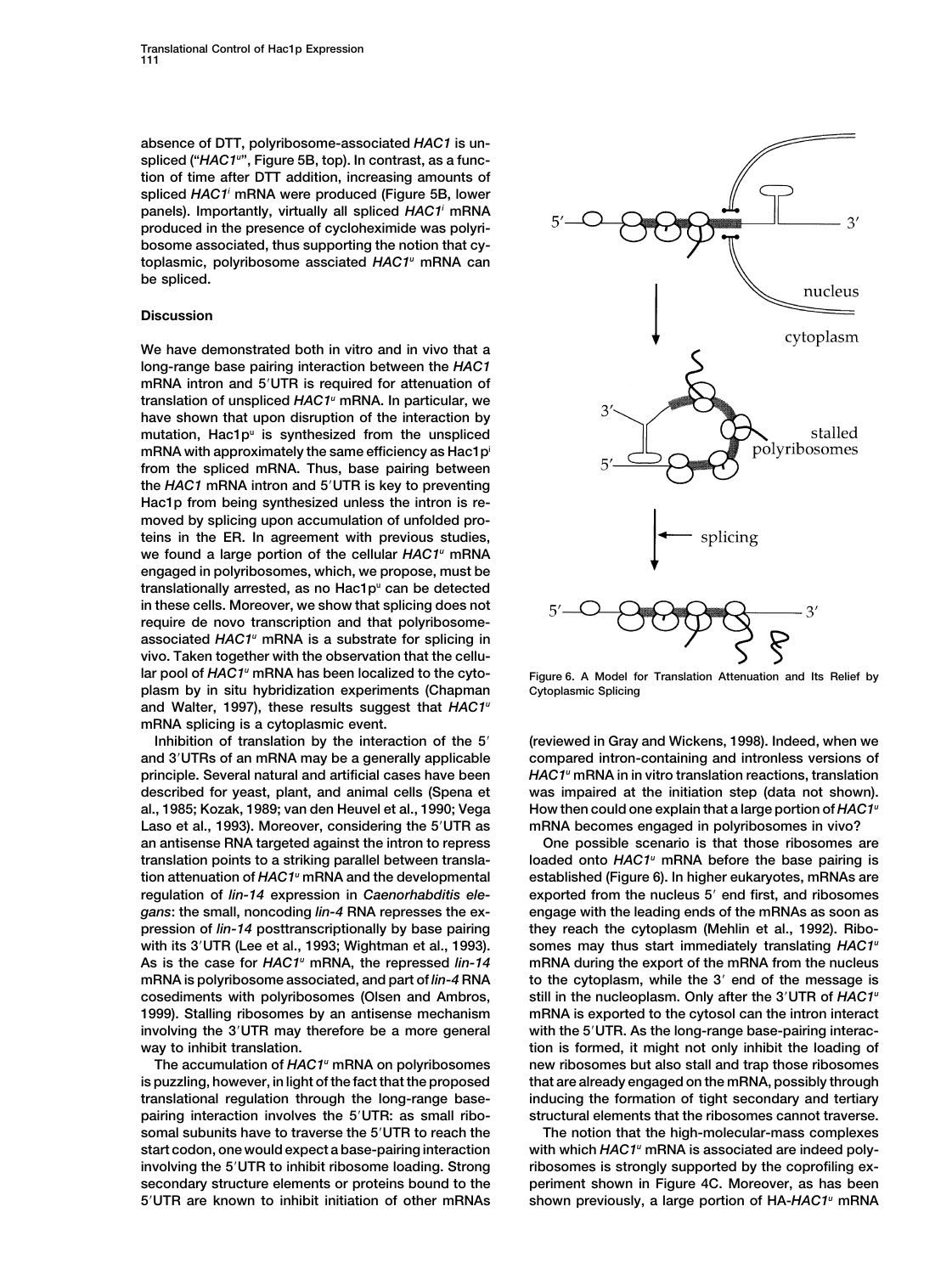**can be immunoprecipitated with antibodies directed nism. tRNA ligase has been localized to the nucleus against the HA epitope, indicating that each of these but, upon overexpression, was also detectable in the mRNAs contains at least one functionally engaged ribo- cytoplasm (Clark and Abelson, 1987). It is therefore likely some displaying the N terminus of HA-Hac1pu (Chapman that a sufficient amount of tRNA ligase is constitutively and Walter, 1997). However, in addition to the polyribo- located in the cytoplasm or that tRNA ligase shuttles some-associated pool, we also isolated** *HAC1u* **mRNA between the two compartments. Cytoplasmic splicing in a ribosome-free form (Figure 4A). What is the origin of polyribosome-associated** *HAC1u* **mRNA thus is a**

**detected by in situ hybridization (Chapman and Walter, occur. Ribosomes that are preinitiated and stalled on 1997), both the ribosome-free and the polyribosome-** *HAC1u* **mRNA could finish translation after the intron is associated pool of** *HAC1u* **mRNA are likely to reside in removed, thus leading to a rapid initial burst of Hac1pi the cytoplasm. With this premise, two scenarios could synthesis, perhaps to provide cells with an exceedingly account for the heterogeneous distribution of** *HAC1u* **rapid response to changing needs in the ER. mRNA in sucrose gradients. First, upon nuclear export, some** *HAC1u* **mRNA molecules may escape ribosome Experimental Procedures loading. The distribution between the ribosome-free and Plasmids the polyribosome-associated pool would then depend GFP Constructs on the ratio of the nuclear export and the translation All parts of the following constructs were generated by PCR amplifiinitiation rates. Alternatively, upon nuclear export, all cation, sequenced, and assembled between the PstI and ApaI sites** *HAC1* **of pRS315. Expression is driven by the GPD promoter (nt 676 to** *<sup>u</sup>* **mRNAs may become polyribosome associated at**

**block was removed by disrupting the 5'UTR-intron interaction also showed a splicing defect (Figure 3B). The by SmaI and XbaI sites at the 5<sup>***'***</sup> and 3<sup>***'***</sup> end, respectively. The ORF</sub><br><b>5<sup>'</sup>** ITD-introp interaction is therefore not only ossential of GFP is cloned downstream 5'UTR-intron interaction is therefore not only essential the ACT1 3'UTR (the ACT1 stop codon plus 381 nt). In some control of GFP is cloned downstream of the Xbal site and is followed by to repress Hac1p expression in uni **UPR induction. Base pairing may thus provide an addi- <sup>3</sup>UTR. tional** *cis***-acting element for** *HAC1* **mRNA splicing, which** *HAC1 Constructs for In Vitro Transcription/Translation* **is not essential but stimulatory. According to this view, All inserts were cloned 3 of the SP6 promoter and 5 of the KpnI** the 5'UTR-intron interaction might be required to cor-<br>rectly position the splice sites in the stem-loop struc-<br>tures which have been shown to be essential for splicing<br>in vitro (Gonzalez et al., 1999). Alternatively, the **may be a consequence of the relief of the translational ment in Figure 2) contains the first 5 nt of the pSPUTK 5 leader** stall: since the 5' splice site is contained within the 3' end<br>
HAC·hac: used for the experiment in Figure 2C) is as pUR10 but of the HAC1" ORF, the passage of translating ribosomes<br>might prevent the 5' splice site from assuming a suitable<br>secondary structure and thus prevent cleavage. Indeed,<br>to +1373 of HA-HAC1, pUR11 (glo-HAC-hac) con-<br>tains t in the mutants with disrupted base pairing, significant Hac1p<sup>u</sup> stop codon, which is followed by a linker of 32 nt and the **amounts of a smaller form of** *HAC1* **mRNA accumulated** *ACT1* **3UTR as described for the GFP constructs. pUR8 (glo·HA-Concombington UPR induction (marked with one asterisk in Figure** Cact) is as pUR11 up to the Hac1p<sup>u</sup> stop codon, which is followed<br> **2B)** Based on its size and by bridization with a 5' oxon- by a linker of 32 nt and the **by a linker of all** *Size* **and hybridization with a 5<sup>***'***</sup> exon-</sub> by a linker size and hybridization with a 5<sup>***'***</sup> exon**specific probe, this band is likely to correspond to the<br>5' exon-intron splicing intermediate (Cox and Walter,<br>1996; Sidrauski et al., 1996), indicating that cleavage at directed mutagenesis kit (Stratagene) and confirmed **the 5 splice site is impaired in the base pair-disrupted The following three plasmids are identical with pJC316 except for** *HAC1u* **mRNA mutants. In agreement with this interpreta- the regions indicated: pJL178: nt 38 to 22 of HA-***HAC1* **were** tion, splicing was more severely impaired in the mutant<br>that was more efficiently translated (Figures 3B and 3C,<br>compare pJL179 and pJL178). Attenuation of translation<br>may therefore be essential to keep  $HAC1^u$  mRNA in a<br> **fully splicing-competent state. 2-O-Methyl Oligoribonucleotides**

Intriguingly, splicing can occur on  $HAC1^u$  mRNA asso**ciated with stalled ribosomes. The notion that polyribo- used in in vitro translation experiments: 5 UCUCUUGACGAGUA** some-associated HAC1" mRNA is a splicing substrate CAGGGAU 3' (sense-ORF), 5' GGUGGGGGAGGAGGAGGAGG<br>further underscores the view that splicing is a cyto-<br>further underscores the view that splicing is a cyto**plasmic event. The disposition of Ire1p as an integral Isolation of Total RNA and Northern Blot Analysis ER-membrane protein with its nuclease domain facing Total RNA for Northern blot analysis was isolated from yeast cells the cytoplasm is consistent with a cytoplasmic mecha- with a scaled-down and simplified version of the hot-phenol extrac-**

**of the two** *HAC1u* **mRNA pools? plausible mechanism, although we cannot rule out that Since no significant nuclear pool of** *HAC1u* **mRNA was nuclear splicing of newly transcribed mRNA can also**

first, but the stalled ribosomes eventually fall off, either in  $-37$  of TDH3 flanked by a Pstl site at the 5' and a Smal site at the vivo or upon cell fractionation, thus generating the two  $3'$  end;  $+1$  refers in all c **Mutant** *HAC1u* **mRNAs from which the translation** *HAC1i* **mRNA as mapped by primer extension and S1 analysis) or** from the Xenopus  $\beta$ -globin gene (as present in pSPUTK) and flanked

firmed by sequencing. pUR10 (hac·HAC·hac; used for the experi**secondary structure and thus prevent cleavage. Indeed, to 1273 of HA-***HAC1***. pUR9 (hac·HAC·act) is as pUR10 up to the**

**1996; Sidrauski et al., 1996), indicating that cleavage at directed mutagenesis kit (Stratagene) and confirmed by sequencing.**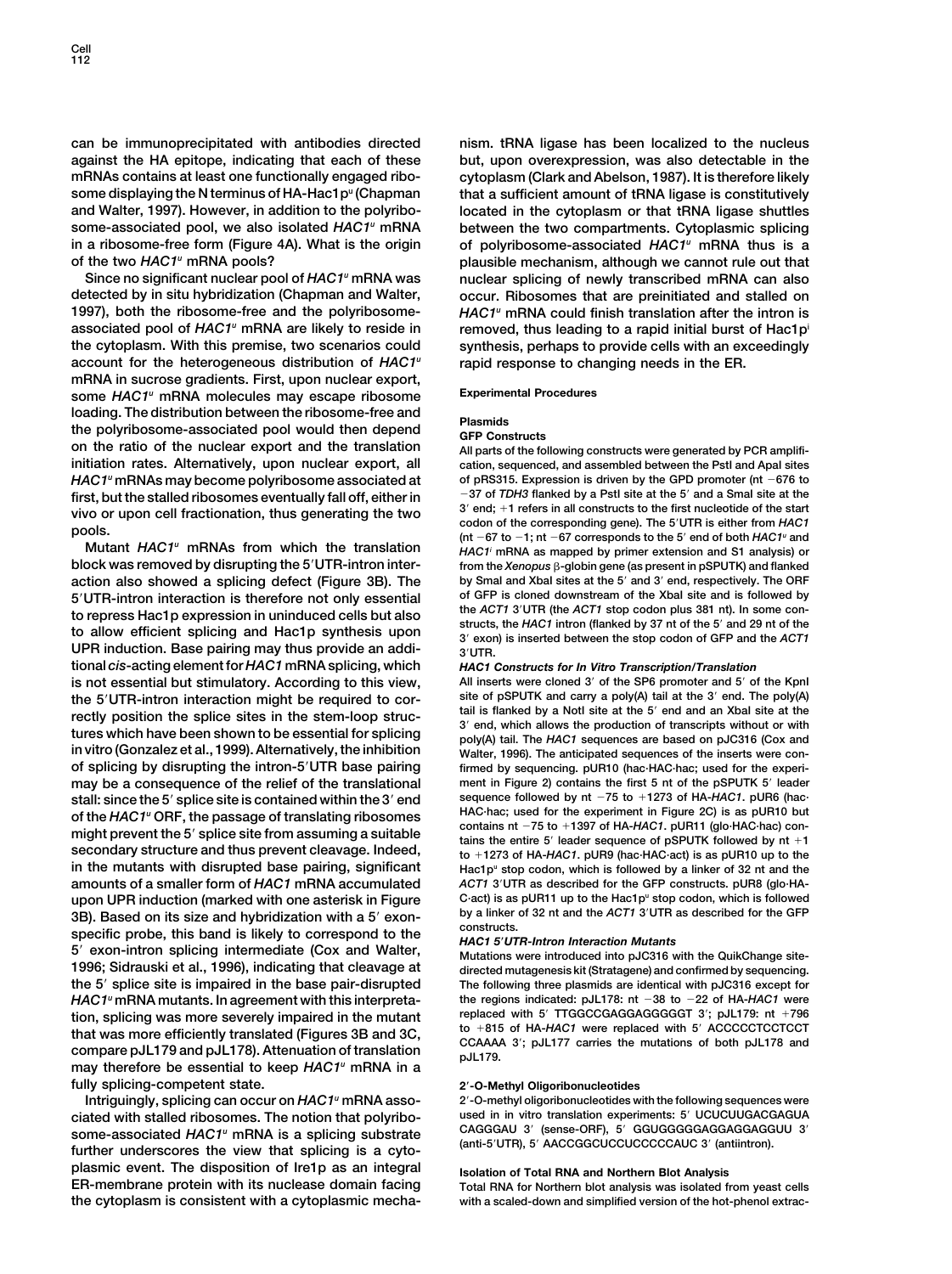**blot analysis was carried out as described (Cox and Walter, 1996), amide gels. Gels were stained with Coomassie blue, destained, tated on a Storm 840 imaging system with the ImageQuant software mined by quantitation on a Storm 840 imaging system with the v1.2 (Molecular Dynamics). The amount of splicing was defined as ImageQuant software v1.2 (Molecular Dynamics). the ratio of** *HAC1* **Where indicated, 2 or 20 pmol 2-O-methyl oligoribonucleotide** *<sup>i</sup>* **and the sum of** *HAC1u* **and** *HAC1i* **multiplied by**

**with [ -32P]dCTP and Ready-To-Go DNA labeling beads (Pharmacia then cooling down to room temperature over 40 min. Biotech). The GFP probe was directed against the coding region of GFP, the** *SCR1* **probe against the full-length** *SCR1* **RNA, the** *HAC1***-5 Analysis of** *HAC1* **Polyribosomes exon/intron probe against nt**  $-45$  to  $+986$  of *HAC1*, and the *HAC1*-<br>
pJC316, pJL177, pJL178, and pJL179 were transformed into yJL118

gen and disrupted in  $\sim$ 500  $\mu$ l 8 M urea by vortexing for 5 min at 30°C, aliquots from the treated and untreated cultures were taken<br>4°C in the presence of 500 ul 0.5 mm Zir/Silica beads. After adding for RNA and protei **4**°C in the presence of 500 μl 0.5 mm Zir/Silica beads. After adding for RNA and protein analysis.<br>75 μl 20% w/v SDS, the samples were boiled for 5 min and the **To isolate polyribosomes**, 1 ml 15 mg/ml cycloheximide was **temperature. The protein concentrations of the lysates were deter- protein preparations, but at OD600 1.3. After 10 min at 30C, cells**

scanner FluorImager SI (emission filter 530 DF 30; Molecular Dy-

(OD<sub>600</sub>) of 0.3 to 0.7. The cultures were sonicated immediately prior<br>to analysis and the fluorescence of the cells measured with a Becton<br>Dickinson FACScan flow cytometer. The mean fluorescence of uni-<br>Dickinson FACScan

In Vitro Transcription<br>Plasmids pUR6, pUR8, pUR9, pUR10, and pUR11 were linearized<br>with Notl and used as templates in in vitro transcription reactions. with Noti and used as templates in in vitro transcription reactions.<br>Capped RNA transcription Shut-off<br>the presence of m<sup>7</sup>G(5')ppp(5')G according to standard procedures.<br>the presence of m<sup>7</sup>G(5')ppp(5')G according to sta

### **In Vitro Translation**

**Yeast extracts for in vitro translation experiments were prepared Acknowledgments from strain yAS1874 (***MATa, ade2, his3, leu2, trp1, ura3, mak10:: URA3, pep4::HIS3, prb1, prc1***; a kind gift from Dr. Alan Sachs) We thank Jon Lorsch and Daniel Herschlag for advice on yeast in**

**perature (26C) and the reactions stopped at the time indicated by Howard Hughes Medical Institute. mixing with equal volumes of 2 SDS-protein gel sample buffer. Five to fifteen microliter aliquots of the stopped reactions were Received May 17, 2001; revised August 24, 2001.**

tion procedure described by Köhrer and Domdey (1991). Northern separated by electrophoresis through 10%–15% SDS-polyacryldried, and the amount of full-length HA-Hac1p<sup>u</sup> (all forms) deter-

**100 (% splicing). were annealed to 200 fmol hac·HAC·hac or hac·HAC·act in 20 mM All probes were generated by PCR amplification and were labeled HEPES-KOH (pH 7.4)/100 mM KOAc by heating to 95C for 90 s and**

**5 exon probe against nt 45 to 626 or nt 375 to 653 of** *HAC1***. (W303 except** *hac1::URA3***) and the resulting strains grown in 400 ml** synthetic medium without histidine but supplemented with  $100 \mu g$ / **ml myo-inositol. At OD<sub>600</sub>**  $\approx$  **0.7, 600**  $\mu$ 1 M DTT were added to 75 ml **Cells were collected from cultures by filtration, frozen in liquid nitro- aliquots of the cultures to induce** *HAC1* **splicing. After 50 min at**

**75 l 20% w/v SDS, the samples were boiled for 5 min and the To isolate polyribosomes, 1 ml 15 mg/ml cycloheximide was** lysates cleared by centrifugation at 20,800  $\times$  g for 5 min at room added to 250 ml of the same cultures as used for the RNA and temperature. The protein concentrations of the lysates were deter-<br>protein preparations, bu **mined with the BCA protein assay from Pierce. were harvested by centrifugation at room temperature. All subsequent steps were carried out at 0–4C with ice-cold buffer. Cells** Analysis of GFP-Expressing Strains<br>
Analysis on Plates<br>
The yeast strain W303 (MAT A, ade2-1, trp1-1, can1-100, leu2-3,<br>
The yeast strain W303 (MAT A, ade2-1, trp1-1, can1-100, leu2-3,<br>
-112, his3-11, -15, ura3) was trans **medium without leucine and the plate scanned with the fluorescent The lysates were cleared by centrifugation at 5,200 g, then at** namics). **<b>namics namics namics namics (10 OD<sub>260</sub>)** of each extract were layered on top of 13 ml 10%–50% w/v sucrose gradients in GBL (30 mM HEPES-KOH [pH 7.4], 50 mM<br>Analysis in Liquid<br>The same strains as analyzed on a plate were grown in selective KOAc, 12 mM Mg(OAc)<sub>2</sub>, and 0.1 mg/ml sodium heparin) and spun The same strains as analyzed on a plate were grown in selective<br>minimal medium without leucine to optical densities at 600 nm in a SW 40 Ti rotor (Beckman) at 40000 rpm (285,000 × 9<sub>mav</sub>) for<br>CD, let 0.3 The sultimes user

**(***sec12-1***,** *MAT*

die presence of in G(5 *)*ppp(5 *)*G according to standard procedures. in 260 ml YPD at room temperature to OD<sub>600</sub> ≤ 0.5 and the cells<br>Note that transcription from Notl-linearized pUR6 terminates prema-<br>wore polited by c Note that transcription from Notl-linearized pUR6 terminates prema-<br>turely leading to a uniform population of transcripts of  $\sim$ 1400 nt.<br>The transcripts were purified by extracting with phenol/chloroform<br>and subsequent e **nitrogen.**

**according to Tarun and Sachs (1995) with the following modifica- vitro translation assays, Randy Schekman for the** *sec12-1* **strain,** tions: cells from 1 liter of an OD<sub>600</sub> = 1.5 yeast culture in YPD were and Alan Sachs for the yAS1874 strain and for advice. We also thank<br>harvested by centrifugation at 4°C and washed four times. Buffer A Jason Brickner **harvested by centrifugation at 4C and washed four times. Buffer A Jason Brickner for the protocol for the isolation of proteins from contained 30 mM HEPES-KOH (pH 7.4), 100 mM KOAc, 2 mM yeast cells; Christopher Patil for the secondary structure prediction Mg(OAc)2, 0.5 mM DTT, 0.5 mM phenylmethylsulfonyl fluoride of** *HAC1* **mRNA; Tania Gonzalez for Northern probes; and Ira Hers- (PMSF), 0.4 g/ml leupeptin hemisulfate, and no mannitol through- kowitz, Christine Guthrie, and members of the Walter lab for comout the whole procedure. ments on the manuscript. This work was supported by long-term Fifteen microliter in vitro translation reactions were set up as fellowships from the European Molecular Biology Organization and** the Human Frontier Science Program Organization to U.R., by a **and 200 fmol-capped RNA and 3.6 to 5 Ci L-[35S]methionine instead Chancellor's Fellowship in Genetics to J.L., and by grants from the of unlabeled methionine. The samples were incubated at room tem- National Institutes of Health to P.W. P.W. is an investigator of the**